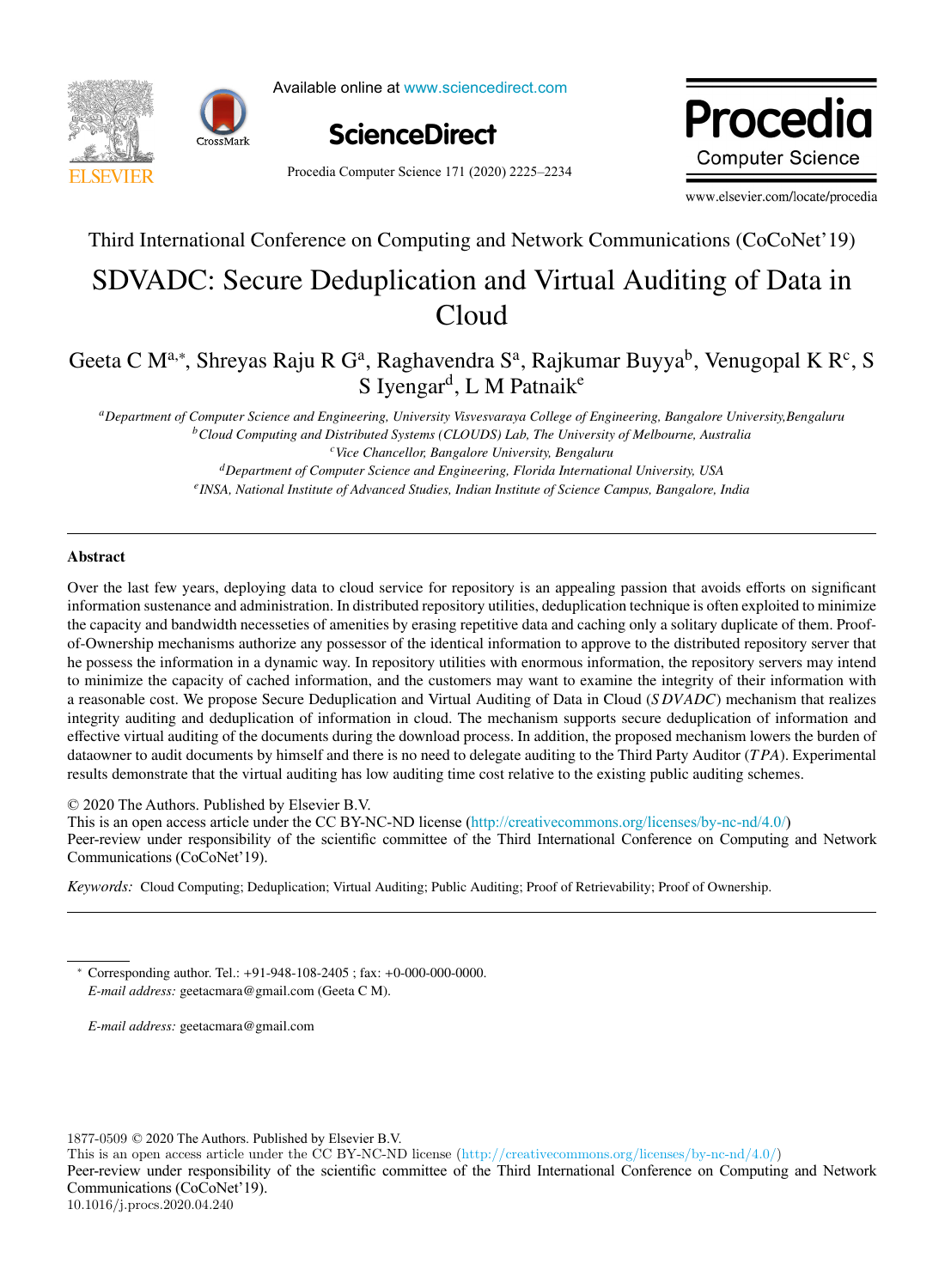# 1. Introduction

Distributed computing delivers extensible, inexpensive, and locality-independent online facilities extending from simple backup facilities to distributed repository frameworks. Presently, optical networks [16], [17] have been deployed all over the globe for efficient information communication. The rapid expansion of information capacity stockpiled in the distributed repository has motivated to an expanded need for methods for conserving disk capacity and network bandwidth. To minimize resource utilization, various distributed repository utilities, such as Dropbox [2], Google Drive [3], make use of deduplication procedure, where the distributed repository saves one solitary duplicate of repetitious information and furnishes links to the document rather than of saving other genuine copies of that information, irrespective of the number of customers request to save the information.

In order to secure their personal information from unapproved external attackers and from the Cloud Service Provider (*CS P*), customers encode their documents before deploying to the distant server. While, traditional encryption cannot be used to carry out deduplication due to the following reasons; Deduplication method takes benefit of information equivalence to recognize the identical information and decrease the repository capacity. On the contrary, the cryptographic algorithms shuffle the encoded documents in order to make ciphertext equivalent from hypothetically arbitrary information. Encryption of identical documents by distinct customers with distinct encode keys outcomes in distinct ciphertexts, that renders it critical for the distributed server to decide if the plaintext are identical and deduplicate them.

Concurrent encryption [5] solves this issue successfully. The concurrent encryption algorithm encodes an input record with the hash value of the input document as an encode key. The ciphertext is transmitted to the server and the customer keeps the encode key. As the concurrent encode procedure is imperative, alike records are encoded into equivalent ciphertext, despite of who encodes them. As a result, the distributed repository server can carry out deduplication over the ciphertext and every proprietors of the document be able to retrieve the ciphertext and decode it subsequently as they possess the identical encode key for the document.

When customers utilize cloud repository facilities, the integrity of the stockpiled information is the most important requirement. Hence, it is an essential prerequisite of customers to regularly audit the present state of their information. Clients can download all the information for its integrity confirmation also called as private auditing, however it is not a reasonable arrangement in light of the fact that the I/O and communication cost over the system is extremely expensive. To guarantee the information uprightness and safeguard the cloud clients reckoning gadgets, it is necessary to empower public reviewing administration for cloud information repository, so that clients may trust public verifier to review the deployed information (public auditing) when it is required. The *TPA* has ability and capacities that clients do not, can intermittently verify the honesty of all the information gathered in the cloud. In the recent past, various remote integrity verifying conventions were recommended to permit the *TPA* to examine the information uprightness on the distant server. Few of the existing public auditing mechanisms are as follows:

A public reviewing framework [19] is designed for the reliability of transferred information with adequate client repudiation. The public examiner audits the sincerity of the deployed information without fetching the complete information from the cloud. The limitation is that the scheme is not collusion resistant. Yang *et al.,* [24] have designed a framework for public examining for collaborative information in distributed repository that accomplishes identity secrecy and trackability. The mechanism achieves data privacy by utilizing blind signature method. The limitation is that the mechanism incurs little overhead to accomplish the identity trackability. From the above discussion it is observed that the dataowner can examine the correctness of the deployed information also called as private auditing or the dataowner hires the *TPA* to examinet the integrity of information (public auditing) deployed in the cloud.

There is an urgent need to design efficient auditing schemes that reduces the burden of the dataowner to examine the integrity of the data without *TPA*. Already, innumerable mechanisms have been advocated containing proof of retrievability and confirmable information possession mechanisms. Protected deduplication and integrity verification are the fundamental functions needed in distributed repository utilities. However, nearly few studies [25] have been carried out for implementing combined mechanisms that can bolster these two functions simultaneously. In this paper, we suggest Secure Deduplication and Virtual Auditing of Data in Cloud (*S DVADC*) mechanism that supports virtual auditing and secure deduplication of encrypted data.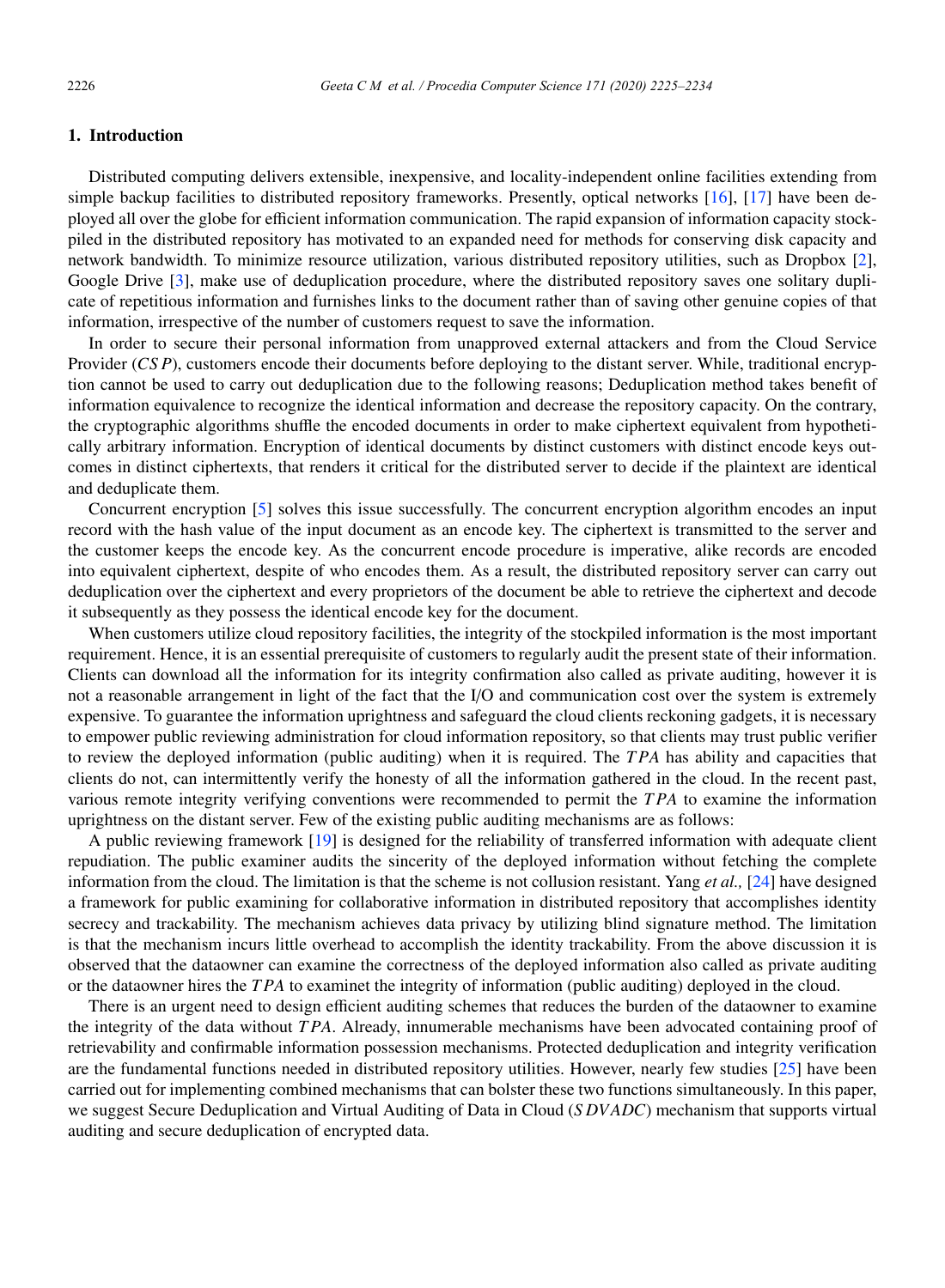# *1.1. Motivation*

Currently, we observe a noticeable growth in the size of information cached in repository utilities, including considerable development of networking methods. In repository utilities with very large information, the repository servers aim to decrease the capacity of stockpiled information, and the customers desires to check the honesty of their information with a reasonable cost. Motivated by this factor, we propose a new Secure Deduplication and Virtual Auditing of Data in Cloud (*S DVADC*) mechanism that bolsters safe and effective auditing of the data owner's documents by the virtual auditing entity and secure deduplication of encrypted information. In our proposed scheme, the information proprietor has been relieved from the responsibility of auditing the documents by himself and there is no necessity to transfer the auditing job to the *TPA*. Further, the scheme provides efficient data deduplication over encrypted information.

## *1.2. Contributions*

In this paper, we present a new Secure Deduplication and Virtual Auditing of Data in Cloud (*S DVADC*) mechanism that supports secure and effective virtual auditing and deduplication of encrypted information. Particularly, our contributions can be summarized as follows:

- (i) Secure deduplication of encrypted information.
- (ii) Efficient auditing of data owners' file virtually by the Virtual Auditing Entity (*VAE*) during download process and hence eliminating the Third Party Auditor (*TPA*).

### *1.3. Organisation*

The paper is formulated as follows: Related works that give the pros and cons on existing integrity auditing and deduplication schemes are outlined in Section 2. Background work that gives earlier models and their drawbacks are discussed in Section 3. Preliminaries used in the scheme are discussed in Section 4. Problem statement and System framework illustrates the working of the system are discussed in Section 5. In Section 6, scheme details of Secure Deduplication and Virtual Auditing of Data in Cloud (*S DVADC*) has been proposed. Security analysis is performed in Section 7. Experimental results are analyzed in Section 8. Conclusions are presented in Section 9.

## 2. Related Works

A brief survey of both integrity auditing and secure deduplication, is presented in this section.

#### *2.1. Integrity Auditing*

Zhu *et al.,* [27] developed the collaborative *PDP* in collective distributed repository and Proof of Retrievability (*PoR*) [10] mechanisms that supports integrity verification. In contrast with *PDP*, *PoR* not only satisfies the distributed servers retain the destined documents, but also affirms their complete reconstruction. Wang *et al.,* [20] suggested an identification-based information deploying scheme with extensive verification in clouds. The mechanism permits delegated intermediary to process and deploy the document in favor of the document proprietor. Both the document creation and document integrity can be examined by the *TPA*. The limitation is that the time cost at the auditor side is more.

Shen *et al.*, [11] proposed a public verifying mechanism with an innovative compelling framework. The scheme supports universal and sampling blockless authentication as well as cluster auditing. The disadvantage of the mechanism is that the transmission cost is more in verify phase. Jin and Zhou [8] proposed a public reviewing convention with public provability, adequate information dynamics and candid controversy negotiation. The limitation is that the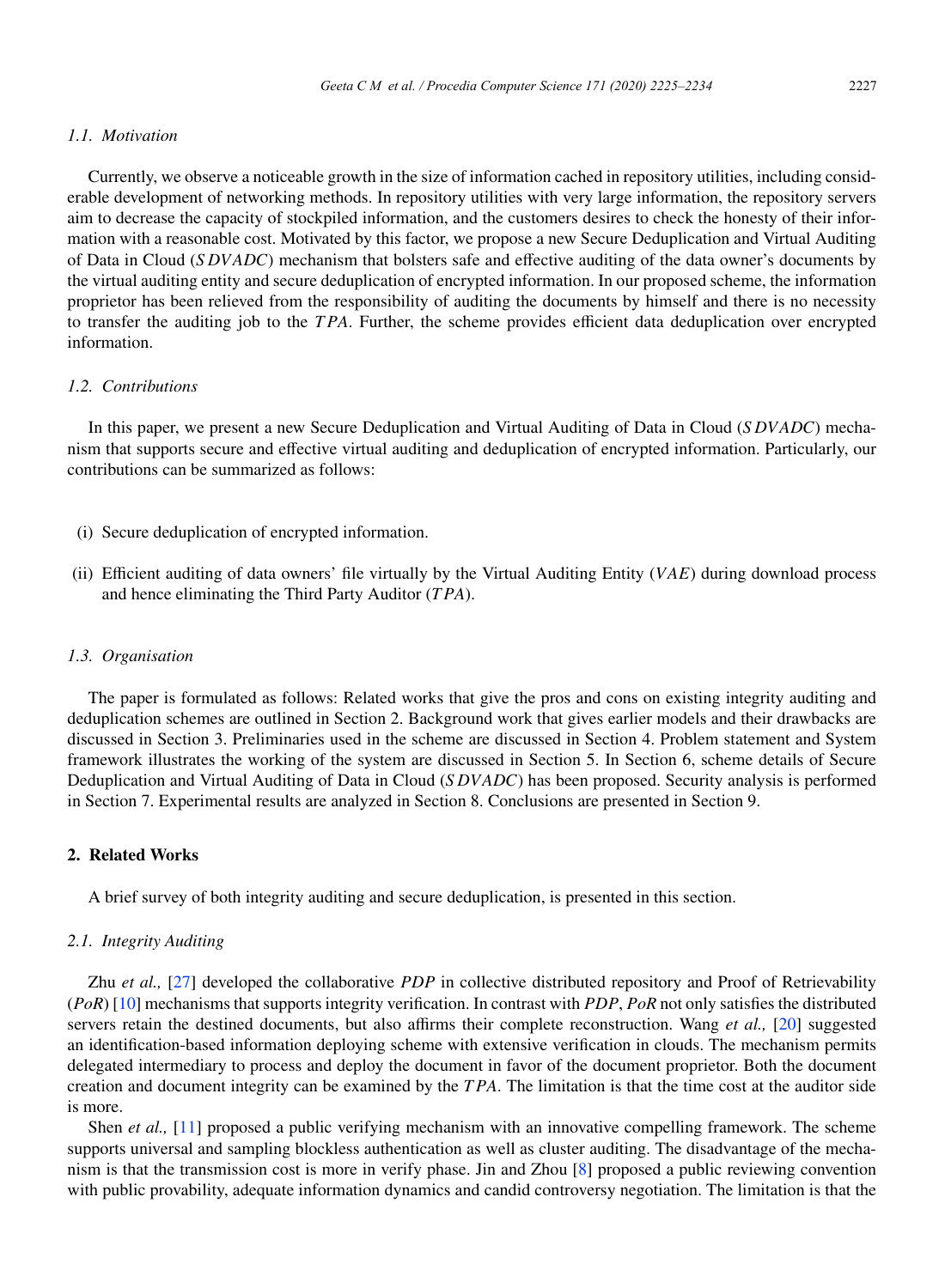scheme introduces overhead for dynamic update and controversy negotiation. Simulations are carried out in C++ [15]. Hequn *et al.,* [9] introduced a public reviewing scheme for collaborative information utilizing backups with customer repudiation in the cloud. The advantages of the scheme is that it efficiently recovers the documents that can resist the conspiracy assault among the cloud and repudiated clients. The limitation is that the scheme takes more time for re-signing of the blocks.

Shen *et al.,* [12] designed a distant information integrity examining procedure that deals with information distribution with delicate information concealing for cloud storage. The mechanism utilizes identification-based cryptography, that streamline the sophisticated certificate administration. Limitation of the scheme is that the *TPA* has more computation overhead. Tang *et al.,* [13] proposed an adequate real-time integrity verification method with privacy-conserving agreement for images in distributed repository framework. The advantages of the scheme is that it achieves replay assault protection and privacy-conserving legitimate agreement. Geeta *et al.,* [6] have presented extensive review on the latest methods in information auditing and security in cloud computing.

# *2.2. Secure Deduplication*

Data deduplication is a distinct information confining approach for deleting identical documents of repetitious information in repository. The method is utilized to increase repository usage and decrease bandwidth utilization.

Wu *et al.*, [21] proposed a discerned stockpiling mechanism to allow primary repository deduplication in clouds. The scheme achieves inflated inline backup adeptness and decreased the deduplication workload. The scheme has more computationl overhead. Zheng *et al.,* [26] outlined and achieved an encoded cloud media center accomodating encoded Scalable Video Coding (*SVC*) videos. The advantage of the scheme is that it enables safe deduplication and preserves the video privacy. It is immune to the attackers instigating brute-force attacks over predictable videos. The disadvantage is that it incurs little storage overhead. Venugopal *et al.,* [18] use soft computing methods for data mining cloud applications.

Yan *et al.*, [23] suggested a miscellaneous information repository administration mechanism. The advantages of the scheme is that it supports data privacy and identity privacy. The limitation is that the scheme takes more time to calculate hash code set of a file. Xiong *et al.,* [22] proposed an original secure role re-encode framework that is constructed utilizing concurrent encode technique and the role re-encode function to avoid the information exposure in the cloud. The scheme realizes the dynamic updation and repudiation. The limitation is that the reckoning cost of creating document label is more.

## 3. Background Work

Hur *et al.*, [7] designed an original server-side deduplication mechanism for encoded data. It permits the cloud server to supervise access to the outsourced data while the proprietorship transforms effectively by using an arbitrary concurrent encryption and reliable proprietorship cluster key administration. This avoids data leakage to repudiated customers and distributed repository server. The disadvantage of the mechanism is that it has added computational overhead.

## 4. PRELIMINARIES AND DEFINITION

The preliminaries and definitions used in this paper are described below:

### *4.1. Randomized Convergent Encryption*

Bellare *et al.,* [4] presents a randomized convergent encode mechanism. In randomized convergent encryption, an original customer encodes the document and constructs  $C_1 \leftarrow \mathcal{E}(\mathcal{L}, \mathcal{M})$ , where  $\mathcal{L}$  is an arbitrarily selected key, and then encodes the document encode key L and constructs  $C_2 \leftarrow L \oplus K$ , where K is a Key-Encoding Key (*KEK*) that is obtained from the document  $\mathcal{K} \leftarrow \mathcal{H}(\mathcal{M})$ . Further, the document label  $\mathcal{T}$  is constructed from the *KEK*. When any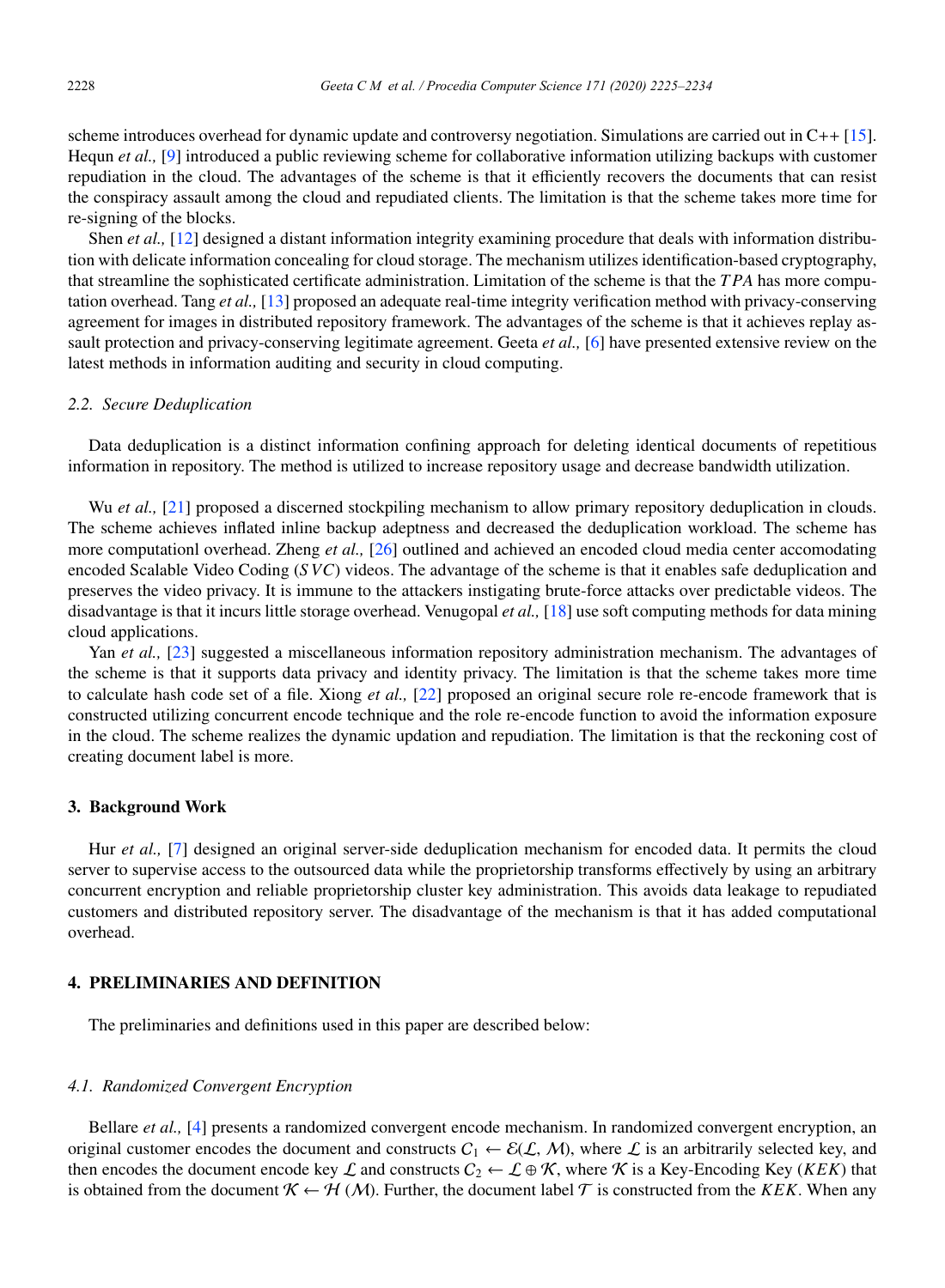

Fig. 1: Data Deduplication with Virtual Auditing System Model

authorized proprietor accepts  $C_1$ ,  $C_2$ ,  $\mathcal T$  from the server subsequently, he estimates  $\mathcal L \leftarrow C_2 \oplus \mathcal K$ , decodes  $C_1$  with  $\mathcal L$ , and acquires M. Next, he constructs a label  $\mathcal{T}' \leftarrow \mathcal{H}(\mathcal{P}, \mathcal{H}(\mathcal{P}), \mathcal{M})$  and verifies if  $\mathcal{T}' = \mathcal{T}$ . If  $\mathcal{T}' = \mathcal{T}$ , he receives it; otherwise, declines it, as the information is impaired.

The concurrent encryption algorithm encodes an input record with the hash value of the input document as an encode key. The ciphertext is transmitted to the server and the customer keeps the encode key. As the concurrent encode procedure is imperative, alike records are encoded into equivalent ciphertext, despite of who encodes them. As a result, the distributed repository server can carry out deduplication over the ciphertext and every proprietors of the document be able to retrieve the ciphertext and decode it subsequently as they possess the identical encode key for the document. Still, the concurrent encryption undergoes security defects with respect to label consistency and proprietorship repudiation. Hence, in the proposed scheme we have utilized the randomized convergent encode mechanism.

#### 5. Problem Definition and System Model

#### *5.1. Problem Definition*

Given that the primary information proprietor uploads the document to the cloud, the main objectives are:

- i Secure deduplication of encrypted data.
- ii Efficient auditing of the dataowners file virtually by the Virtual Auditing Agent (*VAE*) during download process and hence eliminating the *TPA*.

### *5.2. System Model*

We propose Secure Deduplication and Virtual Auditing of Data in Cloud (*S DVADC*) mechanism. The distributed repository framework (as shown in Fig. 1.) comprises of three objects:

i *Information proprietor*: The information proprietor is a customer who possess information, and outsources it into the distributed repository to save costs. The information proprietor encodes the information using randomized convergent encryption [7], [4] and deploys it to the cloud repository with its label information. Original uploader is an information proprietor who deploys the document that do not formerly exists in the distributed repository.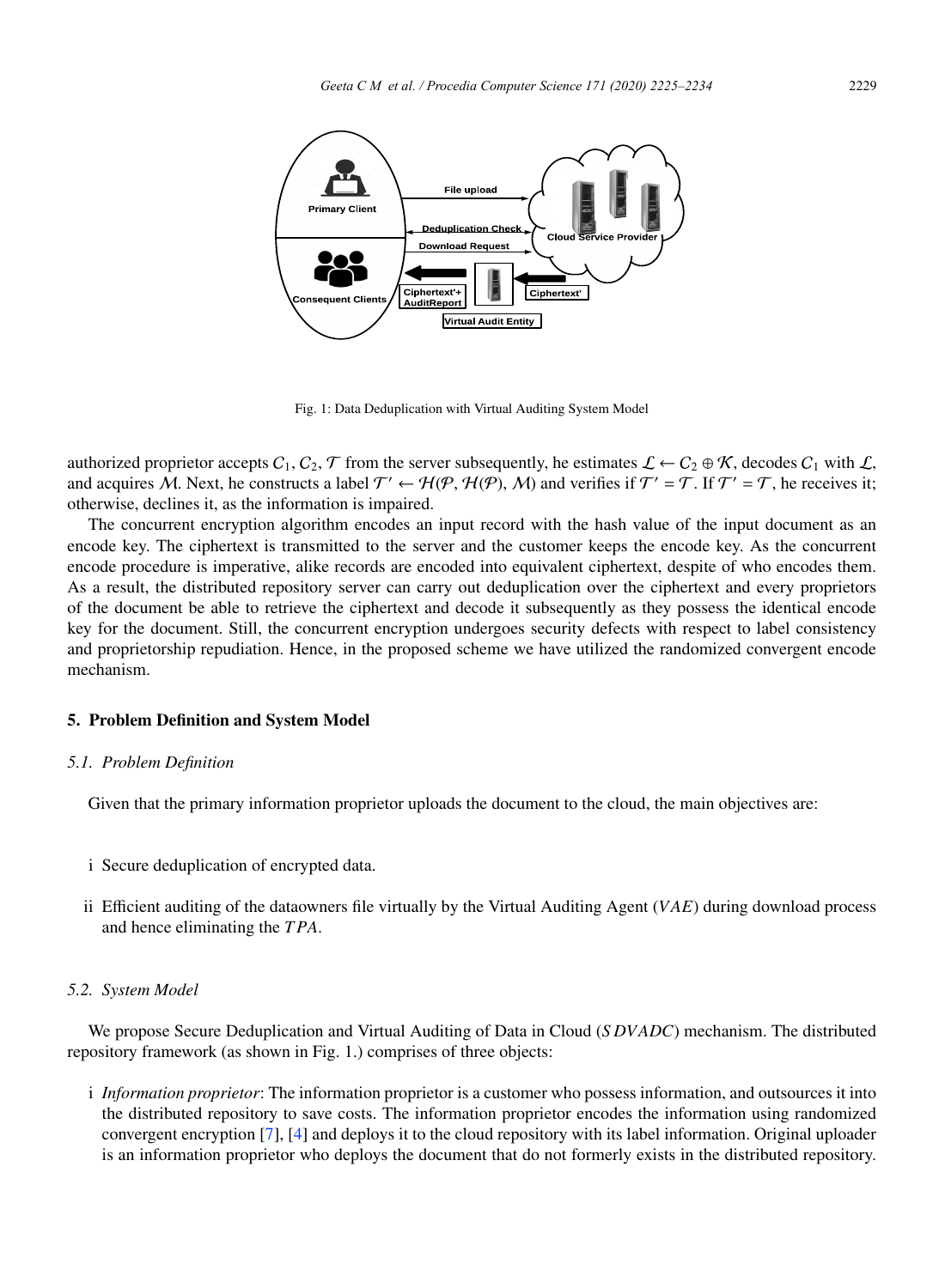Other proprietors might have uploaded the same document earlier, they are called as consequent uploader. Proprietorship cluster is a set of information proprietors who distribute the identical information in the distributed repository.

- ii *Cloud Service Provider*: This is an object that offers distributed repository utilities. It comprises of a distributed server and distributed repository. The distributed server deduplicates the deployed information from customers if required and saves the deduplicated information in the distributed repository. The distributed server stores proprietorship lists for deployed information, that consists of label for the cached information and the *id s* of its proprietors. The distributed server manages access to the stockpiled information. Upon each membership change in the proprietorship list (dynamic proprietorship administration), *CS P* permits access to the equivalent information to the proprietors only for the time interval within which the proprietors preserve valid proprietorship of the information by re-encoding it utilizing an updated proprietorship cluster key and selectively allocating it. Since the distributed server is a semi-trusted entity, it should be prevented from retrieving the plaintext of the encoded information.
- iii *Integrity Auditing by the Virtual Auditing Entity (VAE)*: This is an inbuilt auditing framework constructed by the dataowner. Every time when the dataowner uploads the document, automatically the metadata information of the document is sent to the virtual auditing framework i.e., the Virtual Auditing Entity (*VAE*) that consists of the metadata information of all the documents uploaded to the distributed server. When the customer sends the download request for his document, the *CS P* sends the requested document to the *VAE*. The virtual auditing framework performs auditing of this document and sends the document attached with the auditing report to the information proprietor. The information proprietor receives the requested encrypted document along with auditing report. Hence, in the proposed scheme, the information proprietor has been relieved from the burden of verifying the document and there is also no need for the information proprietor to hire the *TPA*.

# 6. The Algorithm

The algorithm has two functions: (i) File uploading (ii) Virtual Auditing

- i *File uploading:* Consider an information proprietor encrypts the file  $F_1$  using the randomized convergent encryption [7] and outsource the ciphertext to the distributed server [See Algorithm 1, Phase I]. The *CS P* accepts the encoded record, and checks for the deduplication. If the file  $F_1$  is an original file, then the *CSP* saves the file in the server. This uploader is called as a primary client. If the file is a duplicate, then the *CS P* runs *PoW* convention with the information proprietor. When information proprietor proves that he is an authorized person, then the *CS P* provides a link for the file existing in its server. Next, the uploader is added to the consequent clients group. If any one of the client wants to update or delete their respective files, the client sends this request to the *CS P*. The *CS P* recomputes the *proprietorshipclusterkey* and re-encrypts the ciphertext. Now the *CS P* revokes this client. Next, the *CS P* shares the updated *proprietorshipclusterkey* to all the genuine clients in the cluster.
- ii *Virtual Auditing:* Information proprietor transmits a *document* request query to the *CS P*. Upon accepting the query request for the document from the information proprietor, *CS P* sends *re-encrypted ciphertext* and the tag to the *VAE*. The *VAE* possesses the metadata information of the information cached in the distributed server and the public keys of the customers. The *VAE* performs auditing, if  $(Tagof the document)' \neq Tagof the document$ , then *VAE* transmits auditing report that the document has been modified else the document is correct. *VAE* can audit efficiently any number of documents at the same time. Then the *VAE* sends the *ciphertext* appended with the auditing report *VAR* to the dataowner. The dataowner receives the *ciphertext* appended with the auditing report *VAR* from the *VAE*. Next, the information proprietor decrypts the *ciphertext* and also possess the Virtual Auditing Report (*VAR*) [See Algorithm 1, Phase II].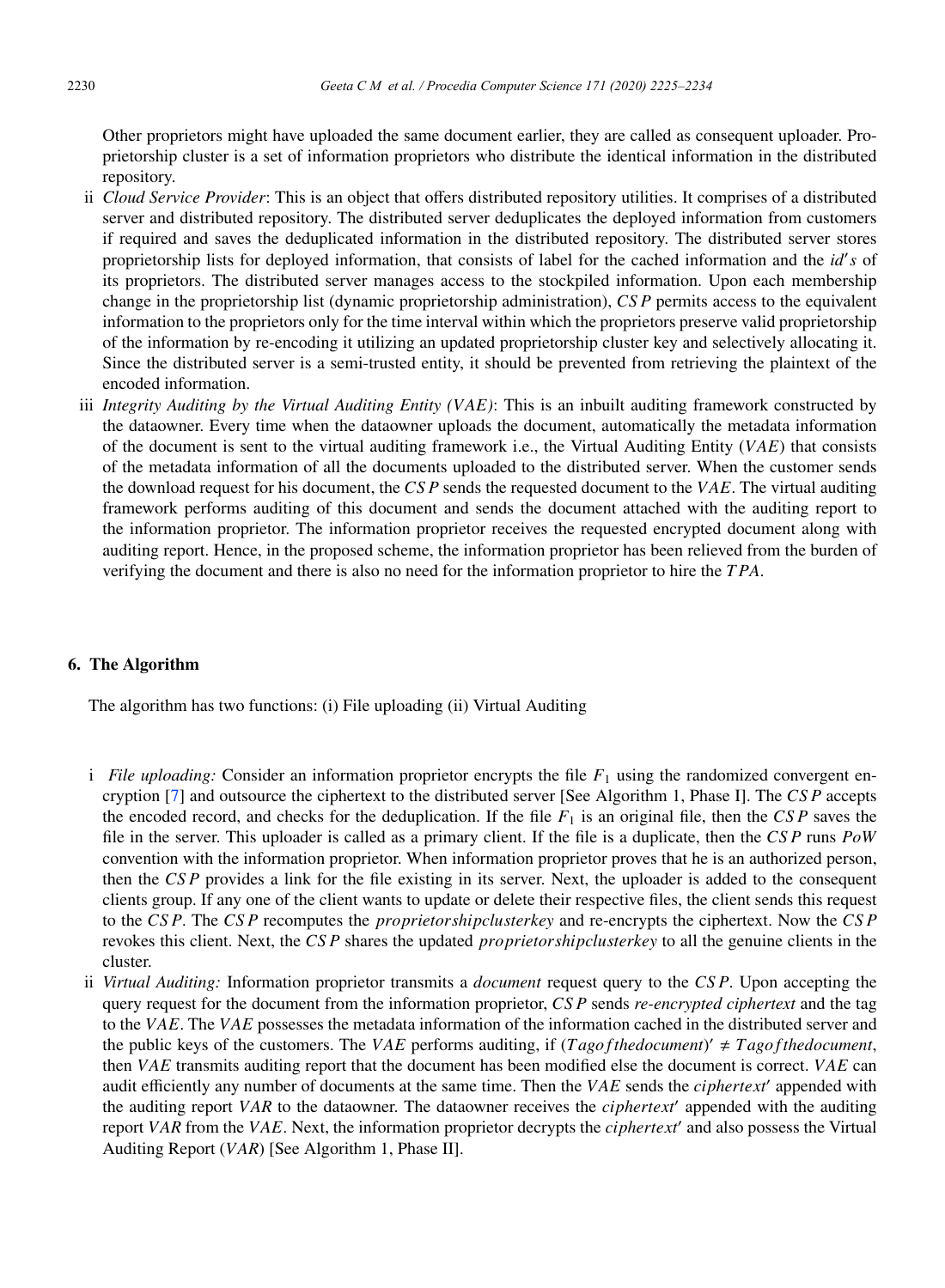# Algorithm 1: *S DVADC*: Secure Deduplication and Virtual Auditing of Data in Cloud

**Input:**  $F_1$ 

# Output: *ciphertext* , *VAR*

# 1 Phase 1: Document Level Deduplication

- 2 For every outsourcing document  $F_1$  by information proprietor the following tasks are implemented:
- 3 Information proprietor encrypts the file  $F_1$  and outsource the ciphertext to the cloud server.
- <sup>4</sup> Upon acquiring the ciphertext of the file, the *CS P* checks for the deduplication.
- 5 If  $F_1$  is the original file, then the *CSP* saves the file in the server. The uploader is called as a primary client.
- <sup>6</sup> Otherwise, the *CS P* executes *PoW* convention with the information proprietor. When information proprietor proves that he is an authorized person, then the *CS P* provides a link for the file existing in its server. The uploader is added to the consequent clients group.
- 7 Phase II: Virtual Auditing:
- <sup>8</sup> Information proprietor transmits a *document* request query to the *CS P*.
- <sup>9</sup> *CS P* sends *re-encrypted ciphertext* of the requested document to the *VAE*. The *VAE* possesses the metadata information of the data cached in the distributed server and the public keys of the customers.
- 10 The *VAE* performs auditing, if  $(Tagof the document)' \neq Tagof the document$ , then *VAE* transmits auditing report that the document has been modified else the document is correct.
- <sup>11</sup> *VAE* can audit efficiently any number of documents at the same time.
- <sup>12</sup> *VAE* sends the *ciphertext* appended with the auditing report *VAR* to the information proprietor.
- <sup>13</sup> The information proprietor receives the *ciphertext* appended with the auditing report *VAR* from the *VAE*.
- <sup>14</sup> Next, the information proprietor decrypts the *ciphertext* and also possess the *VAR*.

## 7. Security Analysis

In this section, we analyze the security of the proposed mechanism.

## *7.1. Information Integrity*

In the proposed mechanism, the integrity of the outsourced information is securely and efficiently verified by the *VAE*. The information proprietor constructs and deploys the *VAE*, such that the *VAE* securely and effectively audits the integrity of the documents during the download process. When the information proprietor sends a document request query  $(\mathcal{T}_i, ID_j)$  to the *CS P*, then the *CS P* sends a result  $C_i'$  to the inbuilt framework, the Virtual Auditing Entity (*VAE*). The *VAE* possesses the metadata information and public keys of the clients, and performs auditing, if ( $\mathcal{T}_i' \neq$ T*i*), then *VAE* sends auditing report that the document has been modified else the document is correct. *VAE* sends the ciphertext  $C_i'$  appended with the auditing report  $\{C_i',VAR\}$  to the data owner  $c_t$ . Thus the information integrity has been achieved where the information proprietor's worrying factor about the correctness of their outsourced documents has been eliminated and there is no need for the information proprietor to hire a Third Party Auditor (*TPA*4).

# 8. Performance Analysis

We present the experimental analysis of our mechanism in this section. We have used Intel(*R*) Core(*TM*) *i*5-5200U, CPU @2.20GHz, 8GB *RAM*. Every cryptographic operation was implemented utilizing the Crypto++ library ver. 5.6.2 [1] on a 3.4 GHz processor *PC*. The key criteria were identified to provide a 128-bit security level. The implementation utilizes an *MD*5 as a cryptographic hash function to create a 128-bit key and label, and an *AES* with Electronic Code Book mode as an encode/decode function. In this simulation, we set the size of the document as 10MB. To accomplish a 128-bit security level, we set  $S_K = 128$  bits,  $S_T = 128$  bits. Let *n* be the number of customers in the framework and  $u$  be the number of proprietors in the proprietorship list for the document.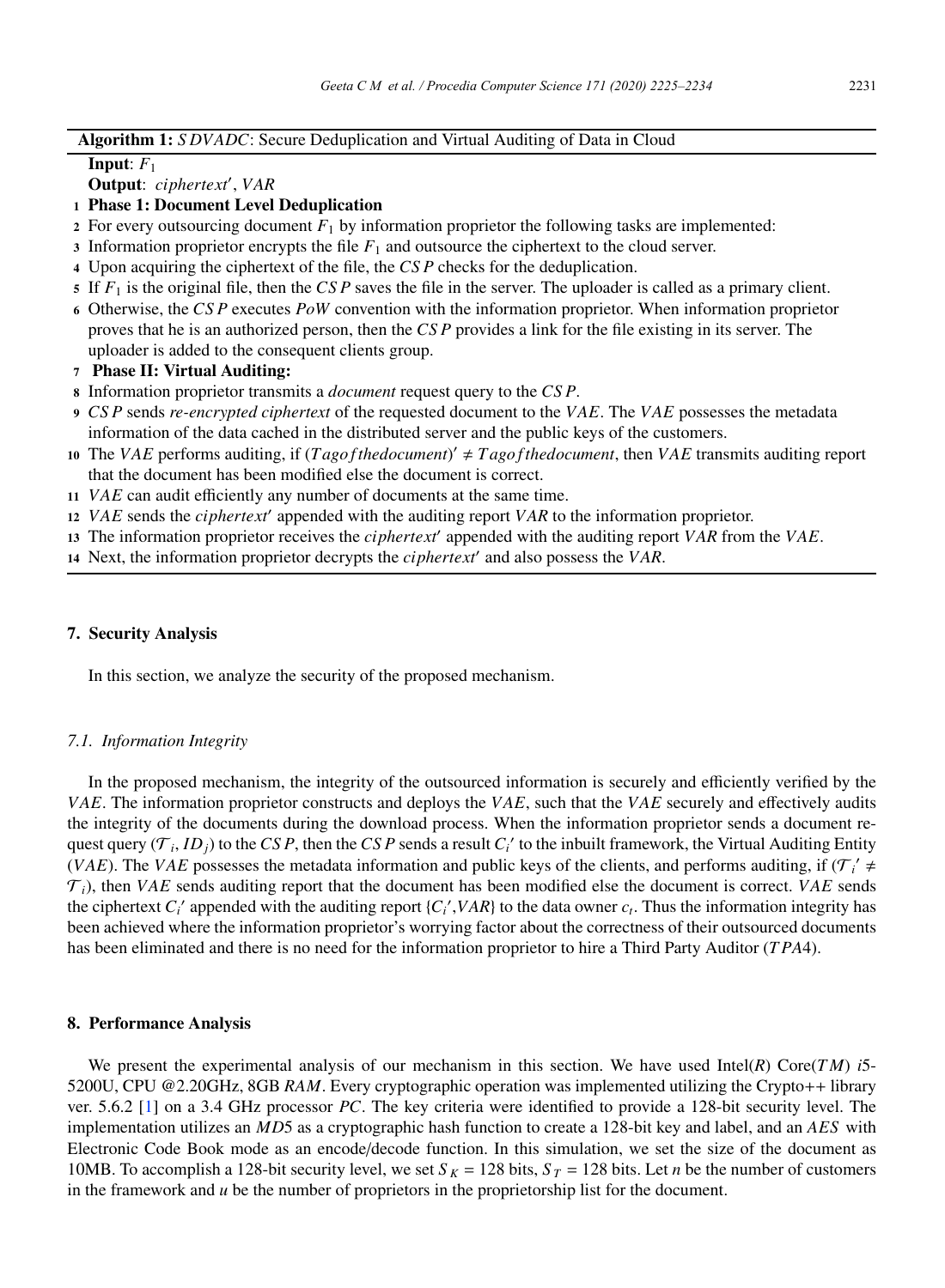| <b>Scheme</b>           | <b>Encrypted</b><br>deduplica-<br>tion | <b>Tag</b><br>consis-<br>tency | Ownership<br>management | <b>Virtual</b><br>auditing |
|-------------------------|----------------------------------------|--------------------------------|-------------------------|----------------------------|
| $CE$ [5]                | Yes                                    | No                             | No                      | N <sub>0</sub>             |
| $RCE$ [4]               | Yes                                    | Yes                            | N <sub>0</sub>          | N <sub>0</sub>             |
| <i>Hur</i> scheme $[7]$ | Yes                                    | Yes                            | Yes                     | N <sub>0</sub>             |
| <i>SDVADC</i>           | Yes                                    | Yes                            | Yes                     | Yes                        |

Table 1: Comparison of secure deduplication schemes



Fig. 2: Comparison of virtual auditing with batch auditing performed by *TPA*

## *8.1. Comparison of secure deduplication schemes*

Table 1 shows the comparison results of the secure data deduplication mechanisms, that is Convergent Encryption (*CE*) [5], Randomized Convergent Encryption (*RCE*) [4], *Hur* scheme [7] and *S DVADC* schemes with regard to the information deduplication over encrypted data, label consistency, dynamic proprietorship management and virtual auditing. As each of the mechanisms permit information proprietors to encrypt their documents and allow deduplication over them, they can assure the information privacy against the distributed server and unapproved external attackers. Regarding information integrity, convergent encryption is not able to assure the integrity of deduplicated information whereas the other mechanisms conserve it by using an auxiliary procedure that allows the information proprietors to validate the label consistency of the accepted information.

In the *Hur* scheme [7] and *SDVADC* upon each membership change in the proprietorship list access to the equivalent information is allowed to proprietors only for the time interval within which the proprietors preserve valid proprietorship of the information by re-encoding it utilizing an updated proprietorship cluster key and selectively allocating it. This resolves the dynamic proprietorship management issue as opposed to the other mechanisms. The proposed mechanism supports virtual auditing while other schemes does not support virtual auditing.

Fig. 2, shows comparison of virtual auditing with batch auditing performed by *TPA*. When a number of auditing requests arrives in a very short period, our scheme supports batch auditing where the *VAE* performs auditing of the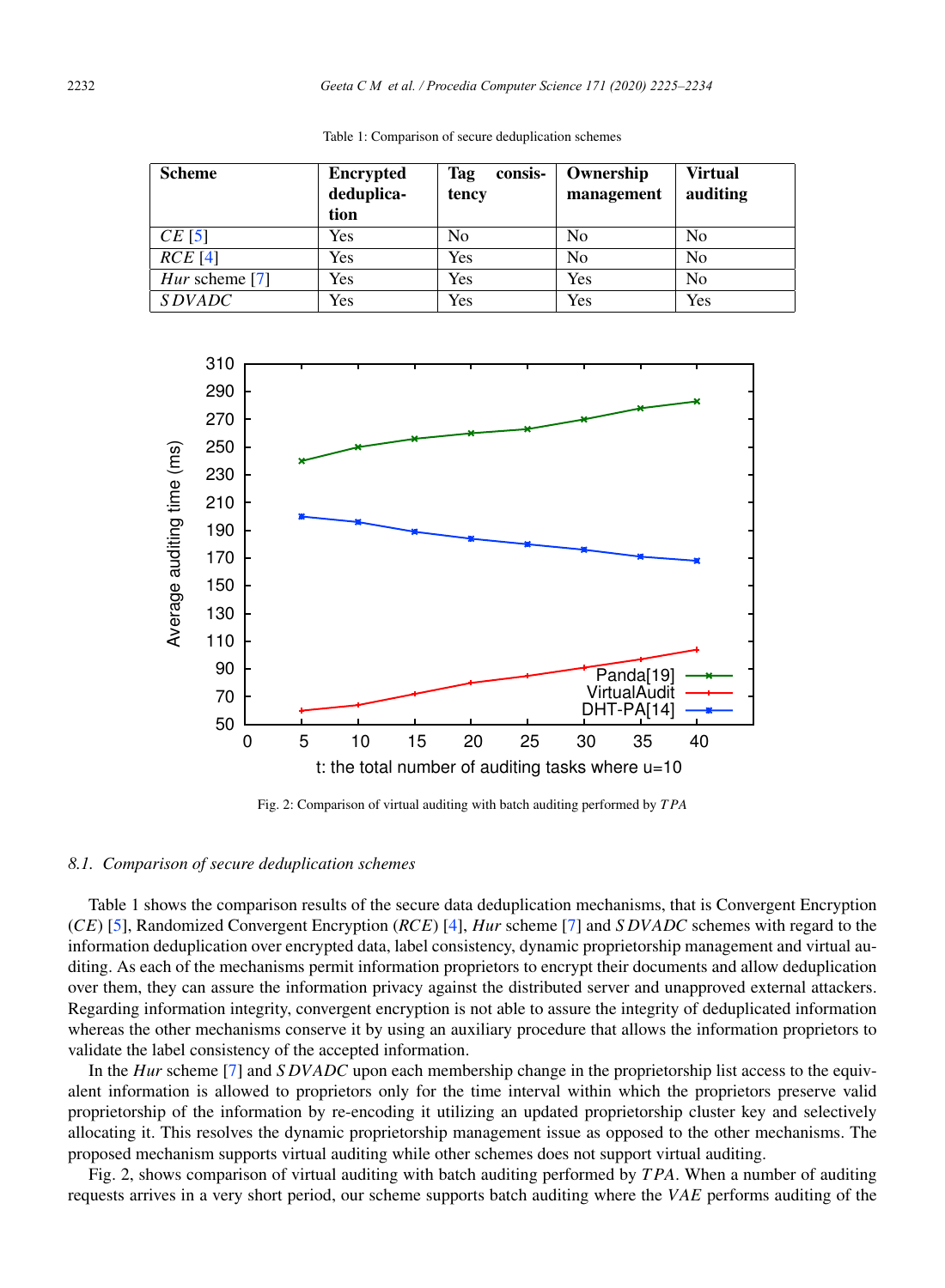number of auditing requests simultaneously and transmits the auditing report to the information proprietors. When a number of dataowners requests for the file download, *CS P* sends the respective ciphertext to the *VAE*. Since, the *VAE* is an inbuilt framework by the information proprietor, *VAE* efficiently and securely performs auditing of all the requested files simultaneously. Hence, as illustrated in Fig. 2, the time taken by virtual auditing is less compared to the existing public auditing mechanisms [19] [14]. Thus, in our proposed scheme the information proprietor is totally relieved from the worrying factor of the sincerity of their outsourced information and relieved from the burden of hiring *TPA* to audit the sincerity of their information.

## 9. Conclusions

In this study, we introduce Secure Deduplication and Virtual Auditing of Data in Cloud (*S DVADC*) mechanism. The proposed mechanism presents efficient data deduplication of encoded information and supports efficient auditing of dataowners file virtually by the Virtual Auditing Entity (*VAE*) during download process. The proposed mechanism has an inbuilt Virtual Auditing Entity (*VAE*) deployed by the information proprietor, that performs secure and efficient auditing of the requested documents efficiently during the download process. The information proprietor has been relieved from the burden of auditing the document and also there is no need for the information proprietor to hire the *TPA*. The performance analysis results demonstrate that in the proposed mechanism the virtual auditing is more efficient compared to the public auditing.

## References

- [1] , . Crypto++ library 5.6.2, http://www.cryptopp.com/.
- [2] , . Dropbox, http://www.dropbox.com/.
- [3] , . Google drive, http://drive.google.com.
- [4] Bellare, M., Keelveedhi, S., Ristenpart, T., 2013. Message-Locked Encryption and Secure Deduplication, in: Annual international conference on the theory and applications of cryptographic techniques, Springer. pp. 296–312.
- [5] Douceur, J.R., Adya, A., Bolosky, W.J., Simon, P., Theimer, M., 2002. Reclaiming Space from Duplicate Files in a Serverless Distributed File System, in: Proceedings 22nd International Conference on Distributed Computing Systems, IEEE. pp. 617–624.
- [6] Geeta, C.M., Raghavendra, S., Buyya, R., Venugopal, K.R., Iyengar, S.S., Patnaik, L.M., 2018. Data Auditing and Security in Cloud Computing: Issues, Challenges and Future Directions. International Journal of Computer (IJC) 28, 8–57.
- [7] Hur, J., Koo, D., Shin, Y., Kang, K., 2016. Secure Data Deduplication with Dynamic Ownership Management in Cloud Storage. IEEE Transactions on Knowledge and Data Engineering 28, 3113–3125.
- [8] Jin, H., Jiang, H., Zhou, K., 2018. Dynamic and Public Auditing with Fair Arbitration for Cloud Data. IEEE Transactions on Cloud Computing 6, 680–693.
- [9] Liu, H., Wang, B., Lu, K., Gao, Z., Zhan, Y., 2018. Public Auditing for Shared Data Utilizing Backups with User Revocation in the Cloud. Wuhan University Journal of Natural Sciences 23, 129–138.
- [10] Shacham, H., Waters, B., 2013. Compact Proofs of Retrievability. Journal of Cryptology 26, 442–483.
- [11] Shen, J., Shen, J., Chen, X., Huang, X., Susilo, W., 2017. An Efficient Public Auditing Protocol with Novel Dynamic Structure for Cloud Data. IEEE Transactions on Information Forensics and Security 12, 2402–2415.
- [12] Shen, W., Qin, J., Yu, J., Hao, R., Hu, J., 2018. Enabling Identity-based Integrity Auditing and Data Sharing with Sensitive Information Hiding for Secure Cloud Storage. IEEE Transactions on Information Forensics and Security 14, 331–346.
- [13] Tang, X., Huang, Y., Chang, C.C., Zhou, L., 2019. Efficient Real-Time Integrity Auditing with Privacy-Preserving Arbitration for Images in Cloud Storage System. IEEE Access 7, 33009–33023.
- [14] Tian, H., Chen, Y., Chang, C.C., Jiang, H., Huang, Y., Chen, Y., Liu, J., . Dynamic-Hash-Table Based Public Auditing for Secure Cloud Storage. IEEE Transactions on Services Computing 10, 701–714, 2017.
- [15] Venugopal, K.R., Buyya, R., Tata McGraw-Hill Education, 2013. Mastering C++.
- [16] Venugopal, K.R., Rajan, E.E., Kumar, P.S., 1998. Performance Analysis of Wavelength Converters in WDM Wavelength Routed Optical Networks, in: Proceedings. Fifth International Conference on High Performance Computing (Cat. No. 98EX238), IEEE. pp. 239–246.
- [17] Venugopal, K.R., Rajan, E.E., Kumar, P.S., 1999. Impact of Wavelength Converters in Wavelength Routed All-Optical Networks. Computer Communications 22, 244–257.
- [18] Venugopal, K.R., Srinivasa, K.G., Patnaik, L.M., Springer, 2009. Soft Computing for Data Mining Applications.
- [19] Wang, B., Li, B., Li, H., 2015. Panda: Public Auditing for Shared Data with Efficient User Revocation in the Cloud. IEEE Transactions on Services Computing, 8, 92–106.
- [20] Wang, Y., Wu, Q., Qin, B., Shi, W., Deng, R.H., Hu, J., 2017. Identity-Based Data Outsourcing with Comprehensive Auditing in Clouds. IEEE Transactions on Information Forensics and Security 12, 940–952.
- [21] Wu, H., Wang, C., Fu, Y., Sakr, S., Lu, K., Zhu, L., 2018. A Differentiated Caching Mechanism to Enable Primary Storage Deduplication in Clouds. IEEE Transactions on Parallel and Distributed Systems 29, 1202–1216.